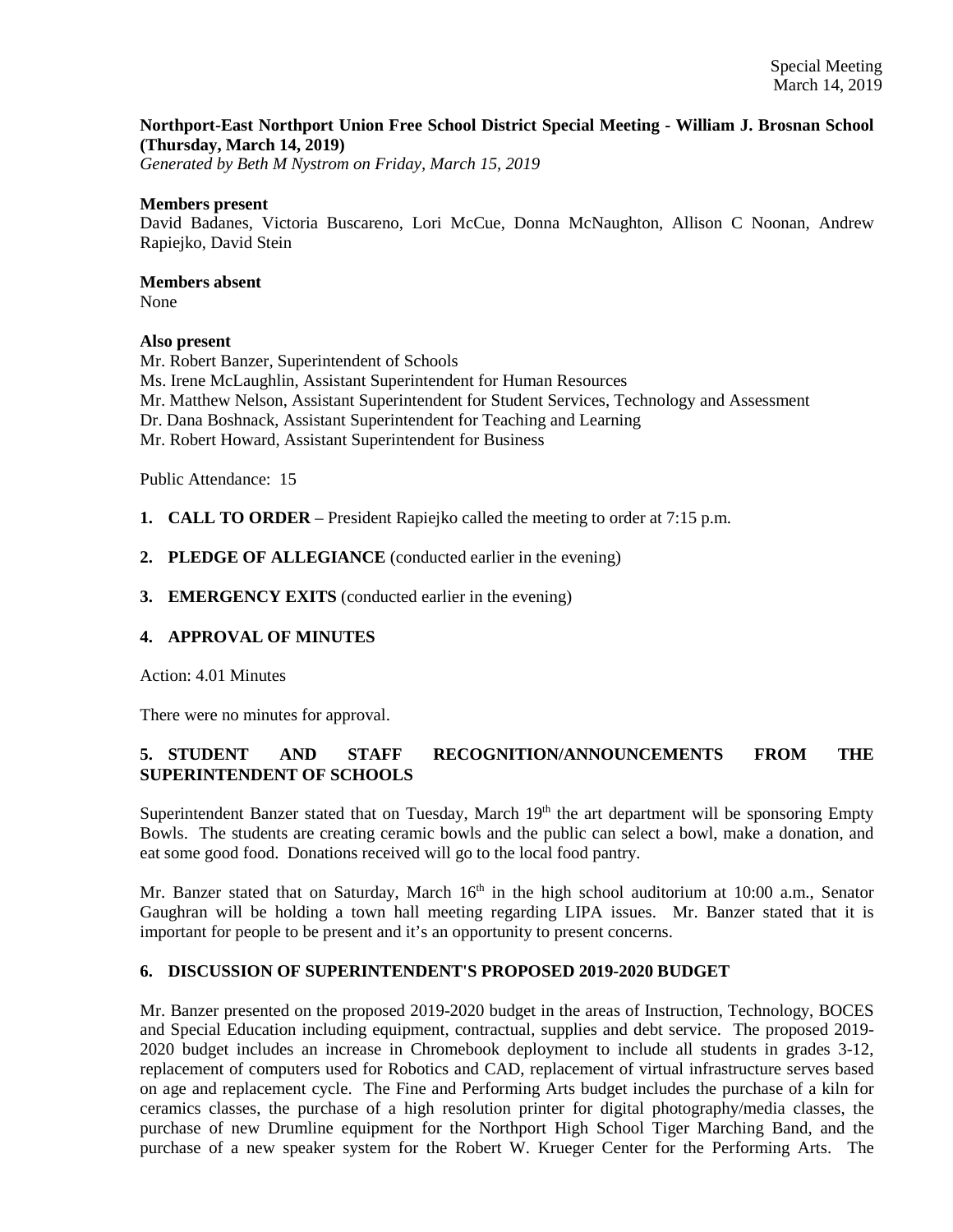Physical Education and Athletics budget includes equipment for new synthetic fields such as lacrosse goals, scoring tables and stadium signage; multifunctional exercise equipment and cardiovascular machines; and helmet replacement for football and lacrosse and equipment reconditioning. The Counseling and Health Services budget includes AED replacement and maintenance; expansion of professional library at High School Counseling Center, updating materials and increasing access. The Instructional Equipment budget includes desks and chairs for high school classrooms and flexible learning spaces at the elementary level. The Professional Development budget includes curriculum training, social/emotional learning, reading instruction and training opportunities through BOCES. The proposed 2019-2020 budget includes future planning through engaging a consultant to update enrollment and demographic study, create pupil capacity study analysis, and facilitate the process by engaging stakeholders

Discussion: 6.01 Discussion of Instruction, Technology, BOCES and Special Education in following Budget Function Codes:

| <b>Function Code</b> | Description                               |
|----------------------|-------------------------------------------|
| 1010                 | <b>Board of Education</b>                 |
| 1060                 | <b>District Meeting</b>                   |
| 1240                 | <b>Chief School Administrator</b>         |
| 1310                 | Accounting                                |
| 1311                 | <b>Business Administration</b>            |
| 1320                 | Auditing                                  |
| 1325                 | Treasurer                                 |
| 1345                 | Purchasing                                |
| 1420                 | Legal                                     |
| 1430                 | <b>Human Resources</b>                    |
| 1480                 | <b>Public Information and Services</b>    |
| 1680                 | <b>Central Data Processing</b>            |
| 1910                 | Insurance                                 |
| 1920                 | <b>School Association Dues</b>            |
| 1930                 | <b>Judgment and Claims</b>                |
| 1981                 | <b>BOCES</b> Administrative Costs         |
| 2010                 | Curriculum Development and Supervision    |
| 2020                 | Supervision - Regular School              |
| 2040                 | Supervision - Special School              |
| 2060                 | Research, Planning and Evaluation         |
| 2070                 | In-Service Training - Instruction         |
| 2110                 | Teaching - Regular School                 |
| 2250                 | Programs for Students with Disabilities   |
| 2280                 | Occupational Education                    |
| 2310                 | <b>Continuing Education School</b>        |
| 2320                 | <b>Summer School</b>                      |
| 2610                 | School Library and Audio Visual           |
| 2630                 | <b>Computer Assisted Instruction</b>      |
| 2810                 | Guidance                                  |
| 2815                 | <b>Health Services</b>                    |
| 2822                 | <b>Education Related Support Services</b> |
| 2825                 | <b>Social Work Services</b>               |
| 2850                 | Co-Curricular Activities                  |
| 2855                 | <b>Interscholastic Athletics</b>          |
| 7140                 | <b>Community Recreation</b>               |
| 8060                 | <b>Community - Civic Activities</b>       |
| 9710                 | Serial Bonds - Public Library             |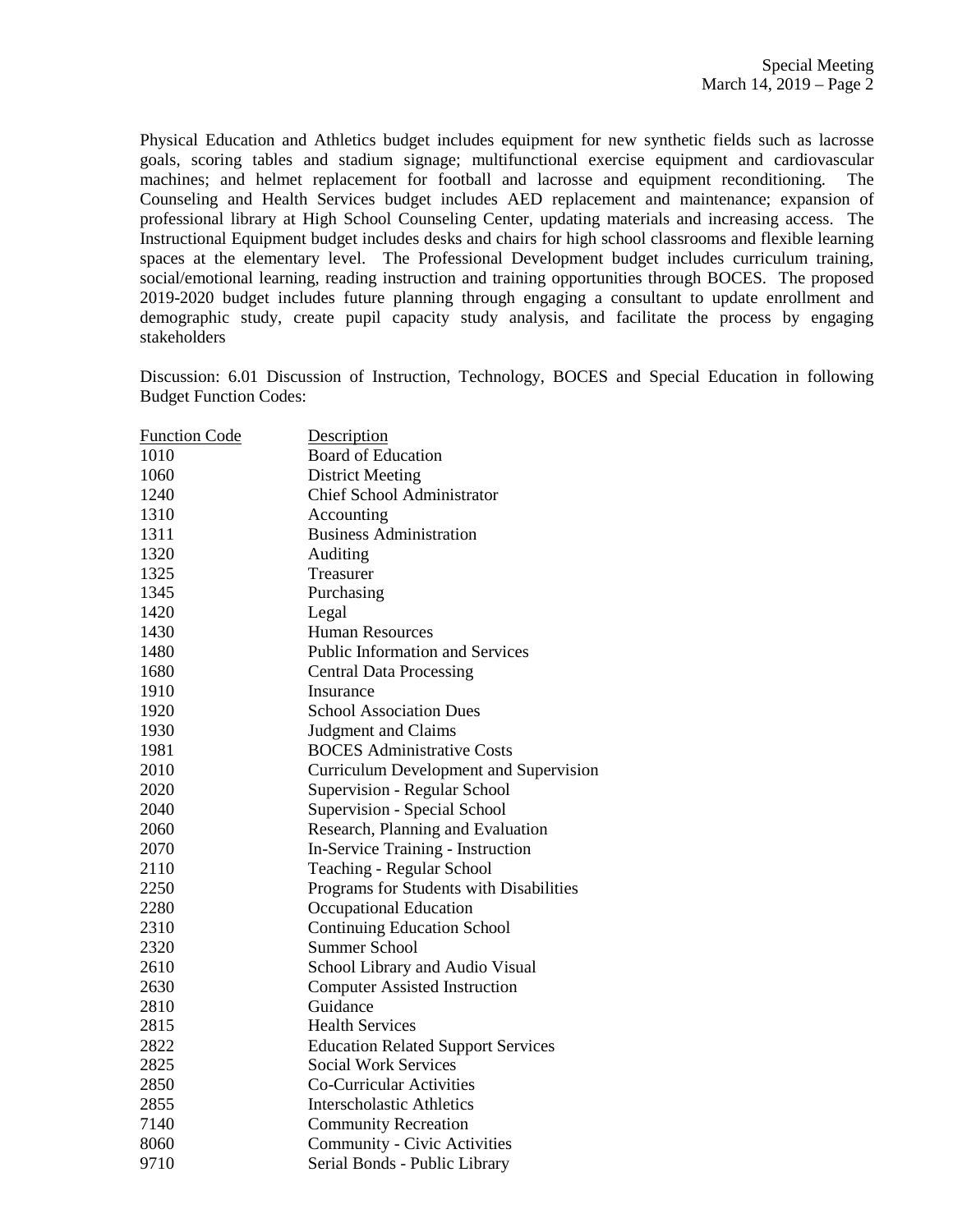| 9711 | Serial Bonds - School Construction                 |
|------|----------------------------------------------------|
| 9760 | <b>Tax Anticipation Notes</b>                      |
| 9785 | Installment Purchase Debt                          |
| 9901 | Transfer to Special Aid Fund and School Lunch Fund |
| 9950 | <b>Transfer to Capital Projects Fund</b>           |

There was a discussion regarding the distribution of Chromebooks, professional development, internet safety, future planning including enrollment and demographic study, private placement schools, summer school, and athletic uniforms.

# **7. SUPERINTENDENT'S REPORT, GENERAL - FOR BOARD ACTION**

Action: 7.01 Personnel Actions Report Recommendation to approve the attached Personnel Actions Report

Motion by Donna McNaughton, second by Lori McCue. Final Resolution: Motion Passes Yes: Victoria Buscareno, David Badanes, Lori McCue, Donna McNaughton, Allison C Noonan, Andrew Rapiejko, David Stein

President Rapiejko announced the retirement of Doreen Christ, Principal Stenographer.

Action: 7.02 Corrective Action Plan Recommendation to approve the Corrective Action Plan to the June 30, 2018 Management Letter prepared by R.S. Abrams & Co, LLP

Motion by Donna McNaughton, second by Lori McCue. Final Resolution: Motion Passes Yes: Victoria Buscareno, David Badanes, Lori McCue, Donna McNaughton, Allison C Noonan, Andrew Rapiejko, David Stein

Action: 7.03 Schedule of Board Meetings for 2019-2020 Recommendation to approve the Schedule of Board Meetings for 2019-2020

Trustee Badanes requested that the meeting scheduled for July 2, 2020 be moved to July 9, 2020. The Board voted in favor of Mr. Badanes request.

Motion by Donna McNaughton, second by Lori McCue. Final Resolution: Motion Passes Yes: Victoria Buscareno, David Badanes, Lori McCue, Donna McNaughton, Allison C Noonan, Andrew Rapiejko, David Stein

# **8. SUPERINTENDENT'S REPORT, FINANCIAL - FOR BOARD ACTION**

Action: 8.01 BIDS Recommendation to take specified action on the following BIDS:

EDUCATIONAL

8.01.1 AWARD: Bid #19-209 - Science Supplies & Equipment

8.01.2 AWARD: Bid #19-110 - Athletic Supplies & Equipment

8.01.3 AWARD: Bid #19-111 - Technology Supplies & Equipment

8.01.4 AWARD: Bid #19-112 - Physical Education Supplies & Equipment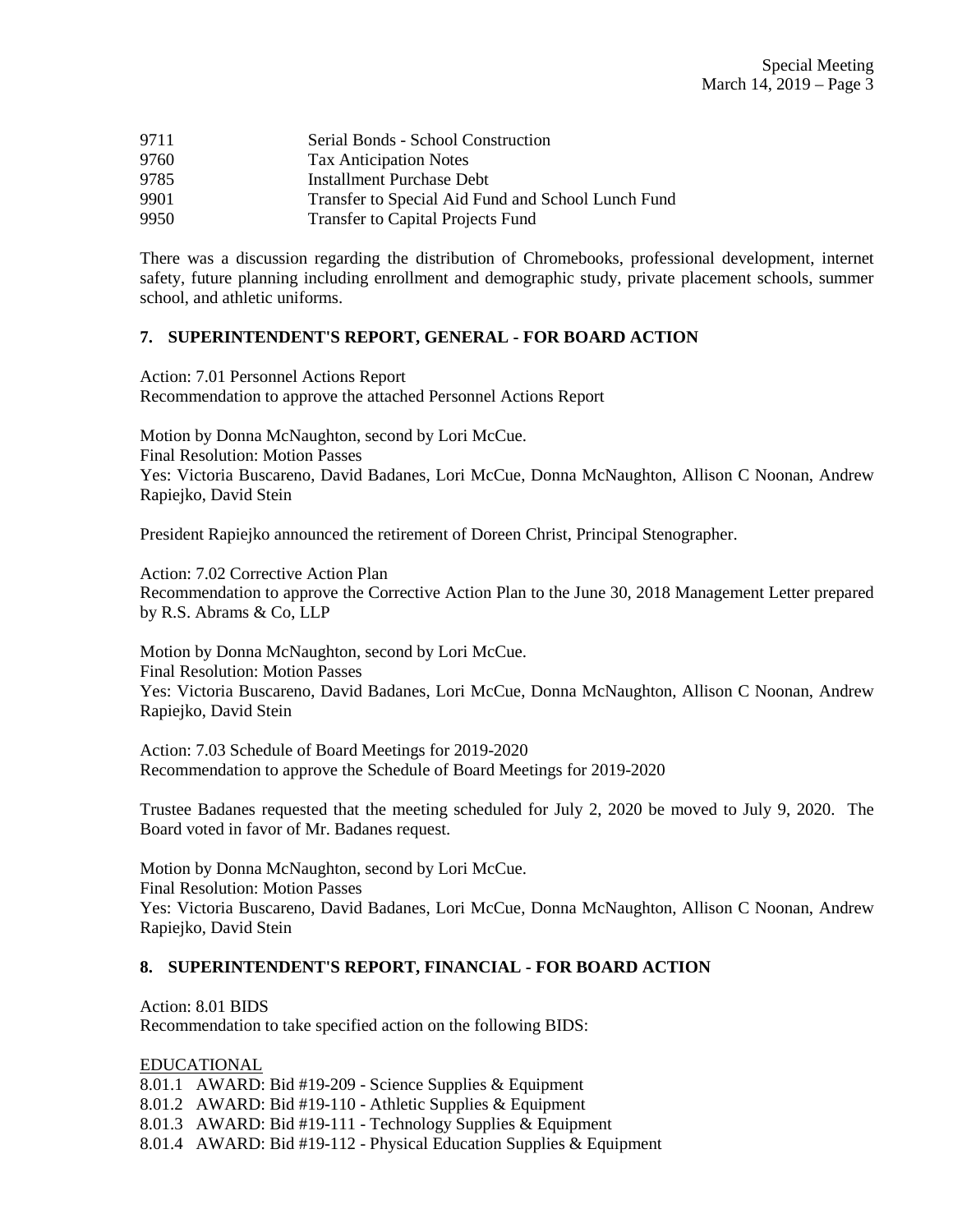8.01.5 AWARD: Bid #19-113 - Art Supplies & Equipment 8.01.6 AWARD: Bid #19-114 - Athletic Apparel

Motion by Donna McNaughton, second by Allison C Noonan. Final Resolution: Motion Passes Yes: Victoria Buscareno, David Badanes, Lori McCue, Donna McNaughton, Allison C Noonan, Andrew Rapiejko, David Stein

Action: 8.02 Resolution to authorize piggybacking on the New York/Island Cooperative Bid Program for Educational Data Services

Recommendation to approve the following resolution authorizing piggybacking on the New York/Island Cooperative Bid Program for Educational Data Services:

"WHEREAS, the New York/Island Cooperative has made available to other municipalities a contract for Educational Data Services; and

WHEREAS, said contract for Educational Data Services was let out for bid consistent with the requirements of General Municipal Law, section 119-0; and

WHEREAS, the Northport-East Northport U.F.S.D. is permitted to utilize said contract in accordance with the terms and conditions of the bid and requirements of General Municipal Law, section 119-0, and

NOW, THEREFORE, BE IT RESOLVED, that the Board of Education hereby authorizes the purchase of Educational Data Services from the New York/Island Cooperative Bid in accordance with the requirements of General Municipal Law, section 119-0."

Motion by Donna McNaughton, second by Allison C Noonan. Final Resolution: Motion Passes Yes: Victoria Buscareno, David Badanes, Lori McCue, Donna McNaughton, Allison C Noonan, Andrew Rapiejko, David Stein

Action: 8.03 eThink Education

Recommendation to approve a contract renewal for the 2019-2020 school year with eThink Education for Moodle Hosting a the annual rate of \$29,500.00

Motion by Donna McNaughton, second by Allison C Noonan. Final Resolution: Motion Passes Yes: Victoria Buscareno, David Badanes, Lori McCue, Donna McNaughton, Allison C Noonan, Andrew Rapiejko, David Stein

Action: 8.04 Internal Audit Reports Recommendation to accept the following Internal Audit Reports prepared by Nawrocki Smith LLP:

- 8.04.1 Annual Risk Assessment Update Pertaining to the Internal Controls of District Operations, February 2019
- 8.04.2 Report on Internal Controls Pertaining to the Student Data Management Cycle, February 2019

Motion by Donna McNaughton, second by Allison C Noonan.

Final Resolution: Motion Passes

Yes: Victoria Buscareno, David Badanes, Lori McCue, Donna McNaughton, Allison C Noonan, Andrew Rapiejko, David Stein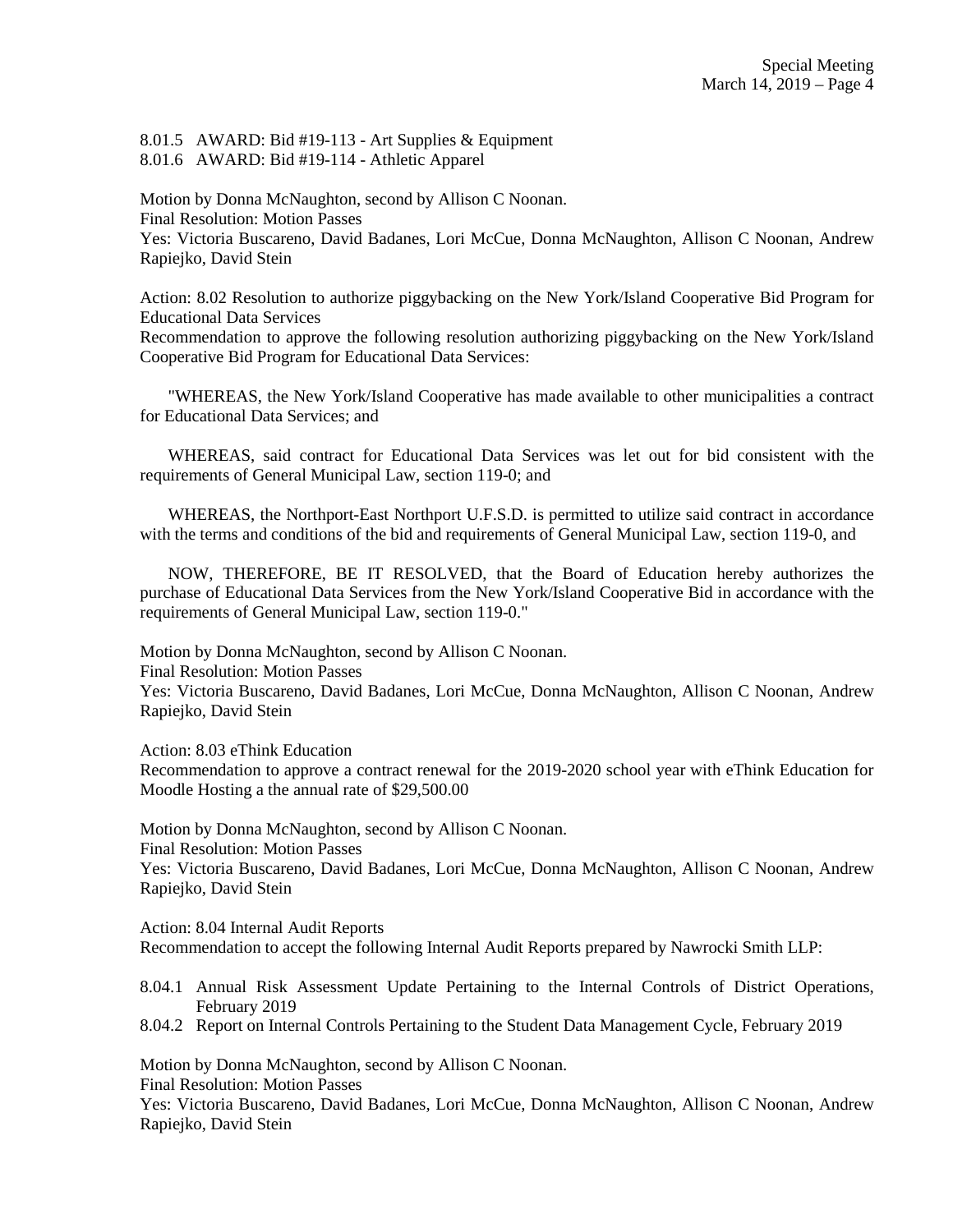Action: 8.05 External Audit Report

Recommendation to accept the following External Audit Report prepared by R.S. Abrams & Co., LLP:

8.05.1 Single Audit Report for the Fiscal Year Ended June 30, 2018

Motion by Donna McNaughton, second by Allison C Noonan. Final Resolution: Motion Passes Yes: Victoria Buscareno, David Badanes, Lori McCue, Donna McNaughton, Allison C Noonan, Andrew Rapiejko, David Stein

Action: 8.06 Universal Pre-K Program 2019-2020 Participants Recommendation to approve the following schools as participants of the Northport-East Northport UPK Program:

Kids Early Childhood Center, Northport Nursery School, Pumpkin Patch Day Nursery, Kiddie Care Early Learning Center, Kiddie Academy Educational Child Care, The Learning Experience-East Northport, The Learning Experience-Northport, Humpty Dumpty Day Nursery School Inc., Little Lights Christian Preschool and Early Childhood Education Center.

Motion by Donna McNaughton, second by Allison C Noonan.

Final Resolution: Motion Passes

Yes: Victoria Buscareno, David Badanes, Lori McCue, Donna McNaughton, Allison C Noonan, Andrew Rapiejko, David Stein

Action: 8.07 Town of Huntington Hold Harmless Agreement

Recommendation to approve a Hold Harmless and Indemnification Agreement between the Town of Huntington and the Northport-East Northport Union Free School District for Coaches vs. Cancer Lacrosse Jamboree on March 16, 2019

Motion by Donna McNaughton, second by Allison C Noonan.

Final Resolution: Motion Passes

Yes: Victoria Buscareno, David Badanes, Lori McCue, Donna McNaughton, Allison C Noonan, Andrew Rapiejko, David Stein

## **9. NEW BUSINESS**

Action: 9.01 New York State Real Property Tax Law § 459-c(5) - Persons with Disabilities Recommendation to approve the following resolution:

 "WHEREAS, New York State Real Property Tax Law ("RPTL") § 459-c provides for a partial exemption from real property taxation for qualifying persons with disabilities; and

 WHEREAS, the Northport-East Northport Union Free school District has, by resolution, provided for the partial exemption from real property taxation for its qualifying persons with disabilities pursuant to RPTL 459-c; and

WHEREAS, the New York State Legislature periodically amends RPTL § 459-c(5) to increase the maximum income eligibility for persons with disabilities' partial exemptions; and

 WHEREAS, the Northport-East Northport Union Free School District has consistently intended to provide the maximum tax exemptions available to its residents;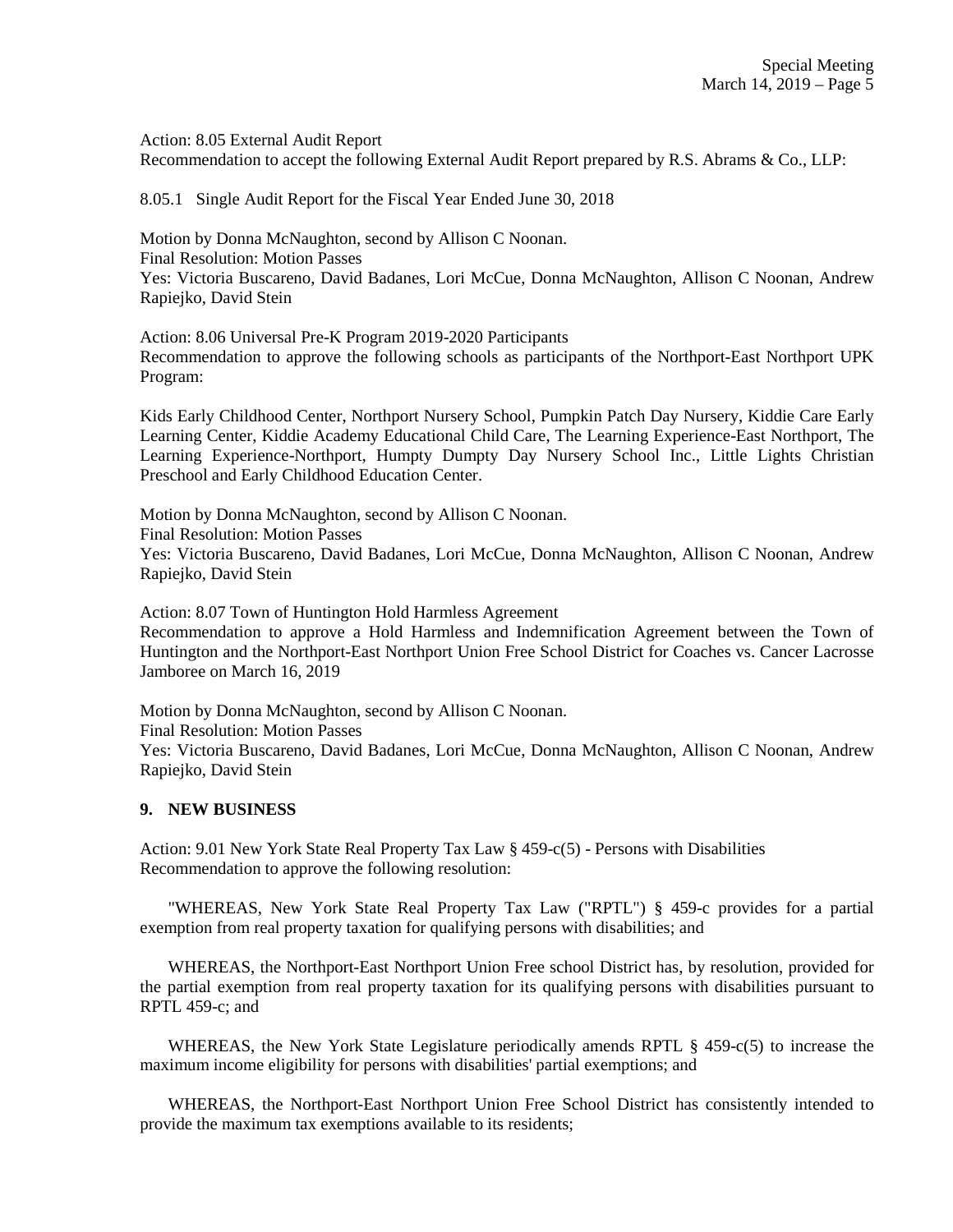NOW, THEREFORE, BE IT RESOLVED, that the annual income of the owners or combined income of the owners for the calendar year set by RPTL  $\S$  459-c(5), with any future increases provided by legislative amendment, shall determine the percentage exemption granted to persons with disabilities of the Northport-East Northport Union Free School District; and

 BE IT FURTHER RESOLVED, that the income of the owner or the combined income of the owners for the calendar year prior to the date that the application is filed, shall determine the percentage of assessed valuation which is exempt from taxation in accordance with the attached schedule; and

 BE IT FURTHER RESOLVED, that the partial exemption shall be made in accordance with the chart contained in the attachment to this resolution."

Motion by David Badanes, second by Donna McNaughton. Final Resolution: Motion Passes Yes: Victoria Buscareno, David Badanes, Lori McCue, Donna McNaughton, Allison C Noonan, Andrew Rapiejko, David Stein

Action: 9.02 New York State Real Property Tax Law § 467(3) - Senior Citizens Recommendation to approve the following resolution:

 "WHEREAS, New York State Real Property Tax Law ("RPTL") § 467 provides for a partial exemption from real property taxation for qualifying senior citizens; and

 WHEREAS, the Northport-East Northport Union Free school District has, by resolution, provided for the partial exemption from real property taxation for its senior citizens pursuant to RPTL 467; an

 WHEREAS, the New York State Legislature periodically amends RPTL § 467 (3) to increase the maximum income eligibility for senior citizen partial exemptions annually; and

 WHEREAS, the Northport-East Northport Union Free School District has consistently intended to provide the maximum tax exemptions available to its residents;

 NOW, THEREFORE, BE IT RESOLVED, that the annual income of the owners or combined income of the owners for the calendar year set by RPTL  $\S$  467(3), with any annual increases provided by legislative amendment, shall determine the percentage exemption granted to senior citizens of the Northport-East Northport Union Free School District; and

 BE IT FURTHER RESOLVED, that the income of the owner or the combined income of the owners for the calendar year prior to the date that the application is filed, shall determine the percentage of assessed valuation which is exempt from taxation in accordance with the attached schedule."

Motion by David Badanes, second by Donna McNaughton. Final Resolution: Motion Passes Yes: Victoria Buscareno, David Badanes, Lori McCue, Donna McNaughton, Allison C Noonan, Andrew Rapiejko, David Stein

**10. ADJOURNMENT** - Board policy requires adjournment by 10:30 pm, unless meeting is extended by vote.

Information: 10.01 Upcoming Meetings

President Rapiejko reviewed the following upcoming meetings: